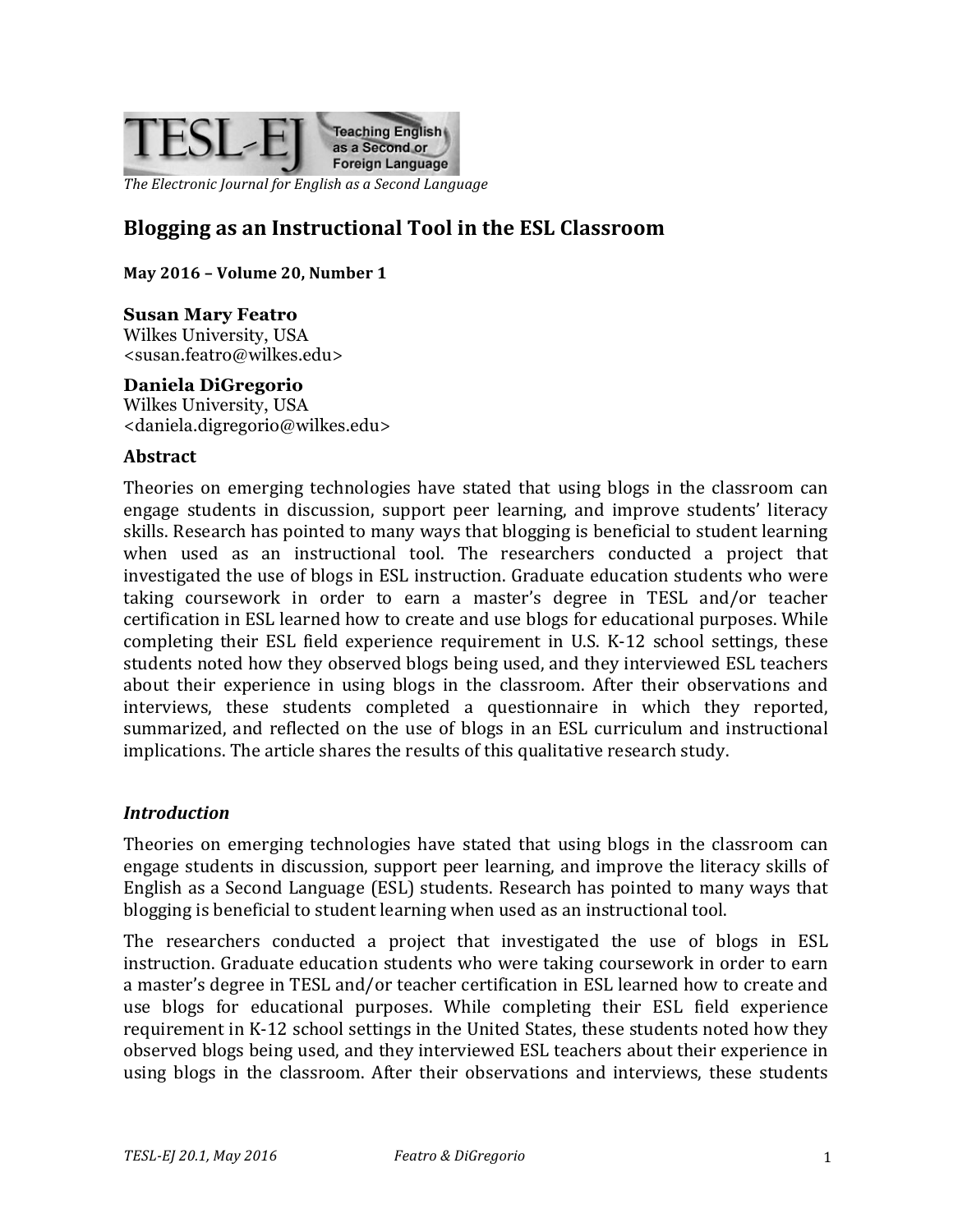completed a questionnaire in which they reported, summarized, and reflected on the use of blogs in an ESL curriculum and instructional implications.

This paper will provide a review of the literature related to blogging as an instructional tool, specifically with English language learners. Then, the results of this research project will be shared, and the data will be discussed in the context of current practices in using blogging in ESL instruction. The presentation, analysis, and discussion of the data collected from current and future ESL educators may serve as a guide for teachers considering whether to implement blogs as an instructional tool in the ESL classroom.

## **Review of the Literature**

Research has identified many benefits of blogging as an instructional practice. For instance, Armstrong and Retterer  $(2008)$ , Bloch  $(2007)$ , Noytim  $(2010)$ , and Sun  $(2009)$ asserted that using blogs in language instruction can help language learners develop English writing skills. Students learn to write as they write to learn, and blogging enables students to communicate with an authentic audience. Grami (2012), Mynard (2007), and Noytim (2010) also pointed to blogs as tools that can augment students' higher-order thinking skills. McLeod (2001) stated that blogs "help students explore and assimilate new ideas, create links between the familiar and unfamiliar, mull over possibilities, and explain things to the self before explaining them to others" (p. 152).

Blogging also expands the community of learners beyond the confines of the classroom and allows for connections to be made and communication gaps to be bridged. Blogs promote student reflection and metacognition, providing students the opportunity to "reflect on their perceptions of the learning materials and on their own learning process" (Seitzinger, 2006, p. 6). Additionally, the use of blogs in the classroom is beneficial to English language learners because blogs are used in coursework, in business, and for pleasure. As Smith (2009) stated, "To fully acculturate into society, ELLs need to be conversant with the language and culture of their peers" (p. 75).

Furthermore, Bakar, Latif, and Ya'acob (2010) and Custin and Barkacs (2010) referred to blogs as constructivist learning tools. Blogging aligns with the constructivist approach, as it is collaborative, meaningful, authentic, active, and manipulative by nature. As Bakar, Latif, and Ya-acob (2010) stated, "The use of blog in the classroom can be said to embrace the philosophy of social constructivism whereby the learners acquire new knowledge of the subject matter through discussions, and further expand this newly-acquired knowledge by applying it in different situations" (p. 122). Similarly, Lohnes  $(2006)$  described blogging as a dynamic type of interaction that supports communication in a learning community. When blogs are used by students and teachers in order to facilitate thought-provoking discussion, application of concepts, and connections between concepts and between learners, they have the potential to personalize the learning experience and highlight reflection as a key practice in a student-centered learning environment. Thus, blogs "provide a promising forum for active, interactive, and collaborative online communication" (Sun, 2012, p. 494).

Smith (2009) reported on a project in which high school English language learners were required to complete and submit reading logs online. The researcher hypothesized that using blogging in this way would allow students to improve their skills in language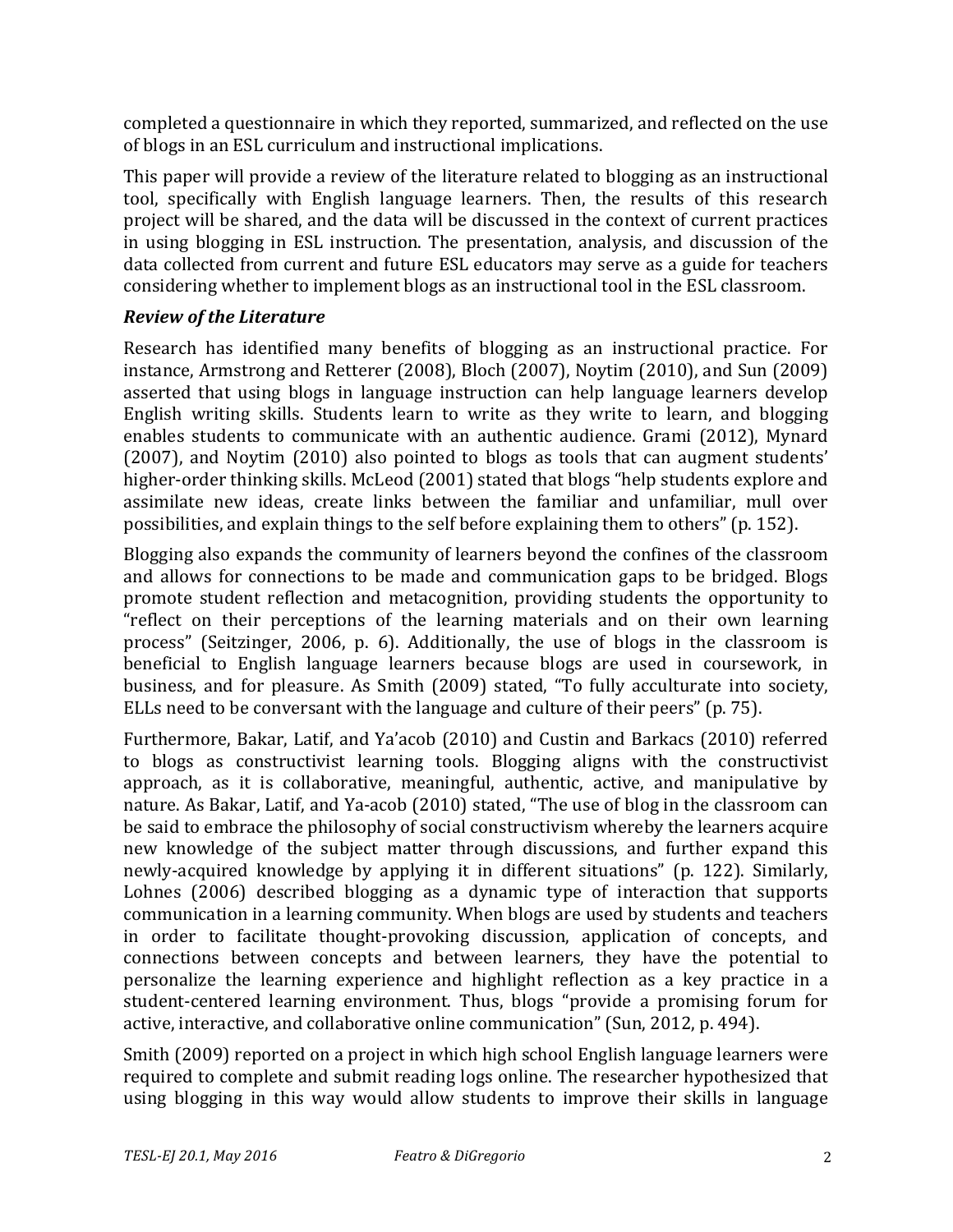reception, in terms of their reading, viewing, and listening skills. The researcher also hypothesized that blogging would lead to progress in students' abilities to process and construct English. Smith reported that students' skills in receiving, processing, and constructing English increased after the use of blogging in language instruction.

Grami (2012) conducted a study in which seven Saudi ESL students participated in a classroom blog project over a period of four weeks. Each student was required to post a weekly blog entry of approximately 250 words on a topic of his or her choice. Each student was also assigned to comment on two classmates' posts each week. In interviews that followed the blogging project, students expressed positive attitudes toward writing blog entries and receiving comments and feedback on their blog entries. One student voiced the belief that responding to others' blog entries is helpful in developing the ability to judge one's own writing.

Gedera (2011) suggested that weblogs be used as part of the process writing approach for the purpose of giving and receiving feedback from peers. Gedera pointed to feedback offered in blog comments as less threatening than feedback delivered using a red pen or comments written in the margins of a document. The author encouraged instructors to give students peer feedback guidelines to use when offering comments to their classmates.

Yih-Rueh (2006) researched the effectiveness of a blog-based learning tool, called Learning Blogs. As part of this study, students and their teacher blogged both in warmup activities and in the lesson review. Students reported that blogging had promoted interactive discussion and helped them understand the target learning activities, while the teacher concluded that responding to the students' blogs had been helpful in evaluating course instruction and in planning future instruction.

Bakar, Latif, and Ya'acob (2010) sought to examine the effectiveness of using blogs in ESL instruction. The sample consisted of 197 undergraduate ESL students who had limited or very limited English proficiency. Students were required, as part of their coursework, to create a blog and use this blog to introduce themselves to two, three, or four other group members and then to discuss assigned topics, drawing on readings as a basis for discussion. The researchers created a questionnaire that used a four-point Likert Scale. Participants indicated a positive attitude toward using blogging in instruction. Over ninety percent of the students rated blogging as a useful learning tool.

Research has examined many angles of blogging as an instructional tool. As instructors consider whether to implement blogging in their curriculum, it is worthwhile for them to read about similar projects and their outcomes. While research has identified challenges that are presented when blogs are used in the classroom, the majority of research findings support the use of blogs in order to achieve multiple learning objectives.

### *Methodology*

This qualitative study investigated how blogs are being used in the ESL classroom, how blogs might be used effectively in the ESL classroom, and the instructional implications of using blogs in the ESL curriculum. Graduate education students at a small private university in the northeastern part of the United States were invited to complete a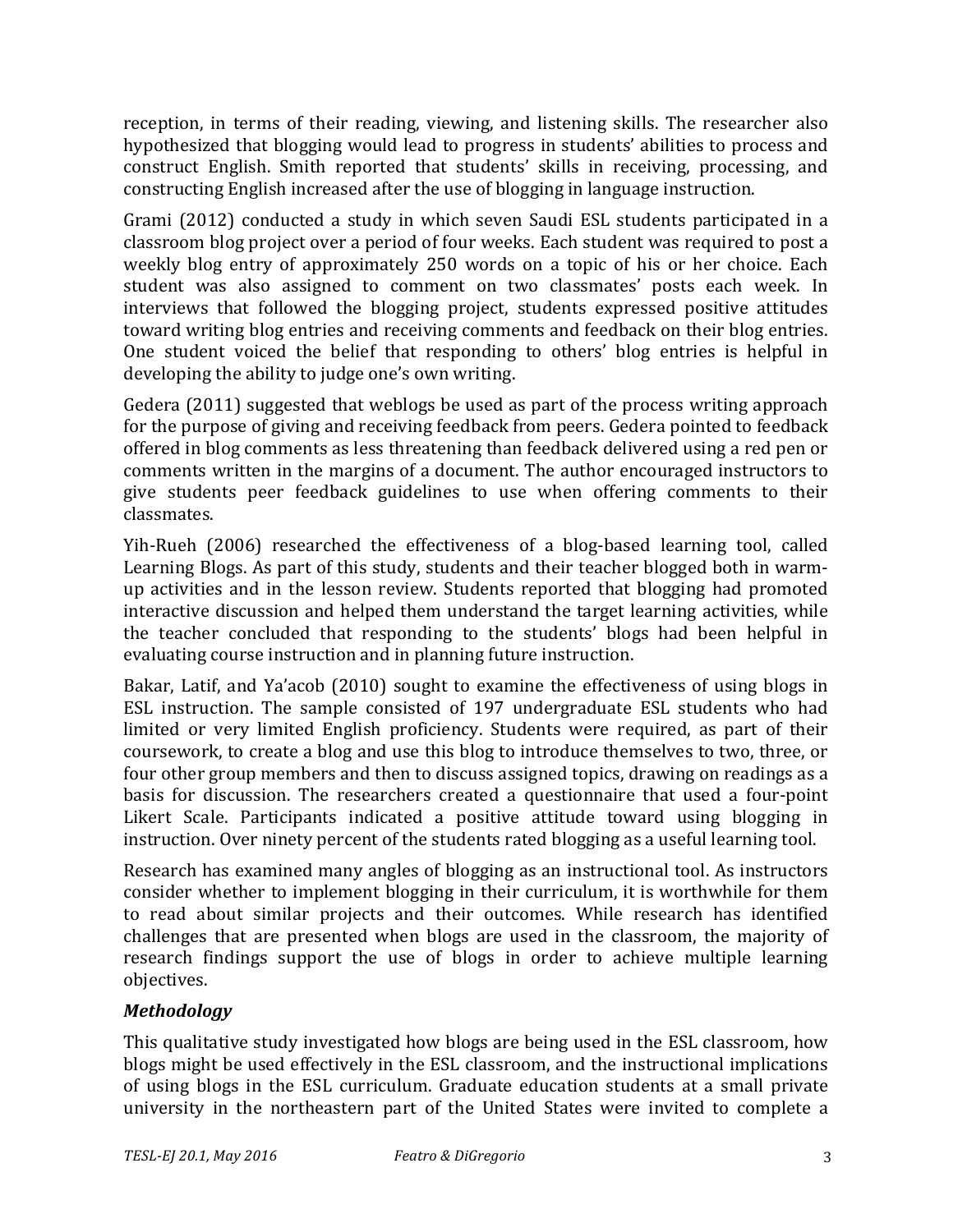survey about blogging in the ESL classroom. They were not required to blog or lead blogging activities with students as part of this research study; they were only asked to provide self-reported perceptions of blogging as a tool to use in the instruction of English language learners. There was a  $60\%$  participation rate. Twenty of the thirtythree students who received an invitation to participate completed the survey. Participants' ages ranged from 23 to 45.

### *Data*

All participants reported that they had blogged as part of their coursework;  $85\%$  of participants considered blogs to be an effective instructional tool. In an open-ended question, participants were asked, based on their blogging experience as a student and/or as a teacher, to make suggestions that might optimize the use of blogs as instructional tools. More than half of the participants recommended that the instructor spend adequate introducing blogs and explaining how they work and also detailing the rules and expectations for how blogs will be used in the instructional activity.

Multiple participants named clear criteria as essential to successful instructional blogging. Two participants noted that it is important to ensure that blogs are easily accessible. One participant advised that the instructor should anticipate challenges and problems in order to be prepared to address them. Some participants suggested that the instructor should have a blog that serves as a model, and the instructor's blog should be easy to access. One participant proposed that a master list of all students' blogs and their links should be created for use during the class activities.

Over half of the participants wrote that consistent participation is important. One participant followed a call for consistent participation with this explanation, "If blogs are used consistently, students can build on what they have learned before. If blogs are only used sometimes, students forget how to use them, and the technology becomes the focus, instead of the content and the writing." Participants stressed that blog topics should focus on relevant information that warrants discussion. "Nothing is more frustrating that a blog prompt that is about a topic that's pointless to discuss," one participant wrote. Finally, eight responses mentioned teacher monitoring. One response urged, "Teachers need to monitor what students are doing on blogs so that blogs are being used properly and so that the learning community is supported and developed." Participants also named parent involvement as a way to optimize the use of blogs as an instructional tool.

After completing their field experience, participants were asked to share their observations regarding challenges of using blogs in classroom instruction. Participants identified limited access to computers as the biggest challenge. Numerous participants also pointed to censoring software that school districts sometimes use that might block websites that teachers had planned to use in blogging projects. Participants cited organization and management as a challenge. "It's a lot of work to organize a blogging activity for students and to manage it well," reflected one participant. Another expressed a fear about the "lack of control over what's posted." One participant stated that a major challenge was that the adult students who were involved in the blogging project, "really didn't understand what blogs were."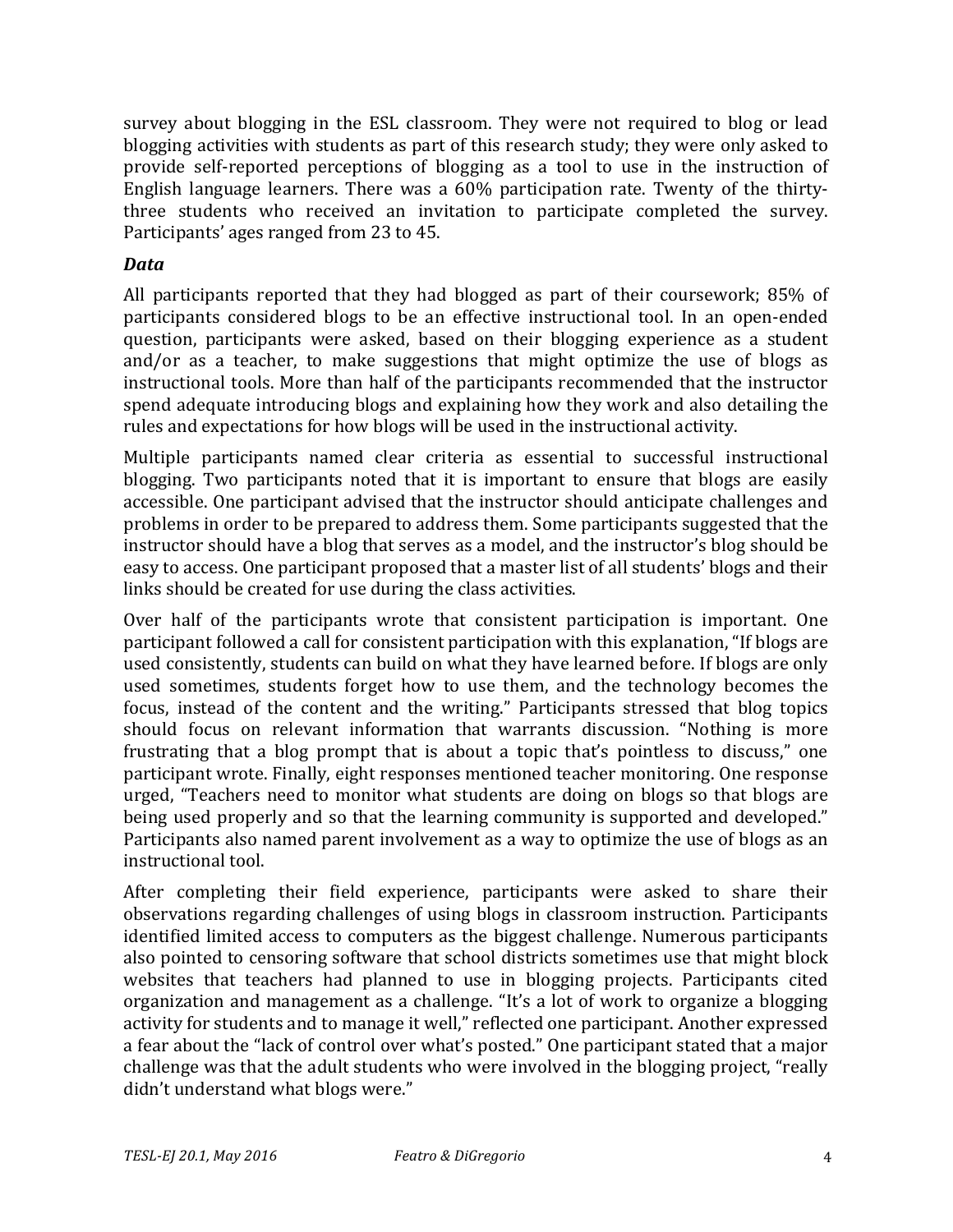Participants were asked to name reasons that instructors do not use blogs in instruction. Sixteen responses pointed to instructors either not being knowledgeable about the technology or being intimidated by the technology. One participant said that the teacher who was observed reported a desire to "not want to overwhelm students with content and technology together." Furthermore, ten responses suggested that many teachers are unsure of the effectiveness of blogs. Specifically, one participant shared that teachers stated they were not sure if blogs would work well with younger students. Six participants wrote about instructors making choices to not use blogs, because there were other ways that the same instructional goals could be met. Fifteen participants reported that lack of computers and lack of access to computers with the Internet was a major factor that prevented teachers from doing blogging activities with students. Eight participants identified time constraints as a reason that teachers do not use blogs in instruction. Four participants cited teachers' concerns that blogs would be difficult to manage. Additionally, four survey responses pointed to worries that students might post inappropriate content, and one participant named concerns that blog content is not always credible. One response voiced the opinion that blogs were not being used because they were no longer new and appealing.

Participants were asked to report the amount of access that English language learners had to computers at school. Twenty percent of participants reported that student computers are in the ESL classroom and are always available for student use. Sixty percent of participants described ESL students' access to computers as "adequate." Most noted that computers can be used almost anytime if planning is adequate. The planning process most often involves reserving time in advance in a school library or a computer lab. Twenty percent of participants reported that English language learners had either limited or no access to computers in school.

The questionnaire invited participants to list blog activities that they hope to use with students in the future. Eight participants shared that they hope to use blogs to allow students to respond to books or articles they have read, and three participants stated that they hope to use blogs as electronic writing portfolios for students. Seven participants wrote that they desire to use blogs in order to give students the opportunity to write personal reflections on their learning. Peer editing was suggested by a participant who explained that an initial piece of writing would be posted, and comments would then guide the student writer to edit and improve the text. Four participants noted that they plan to require students to post assignments to blogs. Three participants expressed that blogs could be a place for students to share their experiences and feelings, and three other participants wanted blogs to be a venue for "free writes." Eight participants conveyed a hope to use blogs to promote group discussions, and six participants stated that they hope that group projects could be facilitated through blogging. Debates were named as possibly being accomplished through blogs by three participants, while six participants saw a possibility for reflection on current events via blogs. Two participants wrote that blogs could be a place for sharing information, and two other participants expressed that tutoring could occur with blogs as the medium. Keypals projects, in which students are partnered with other students from a different location to engage in regular written communication, were named by two participants.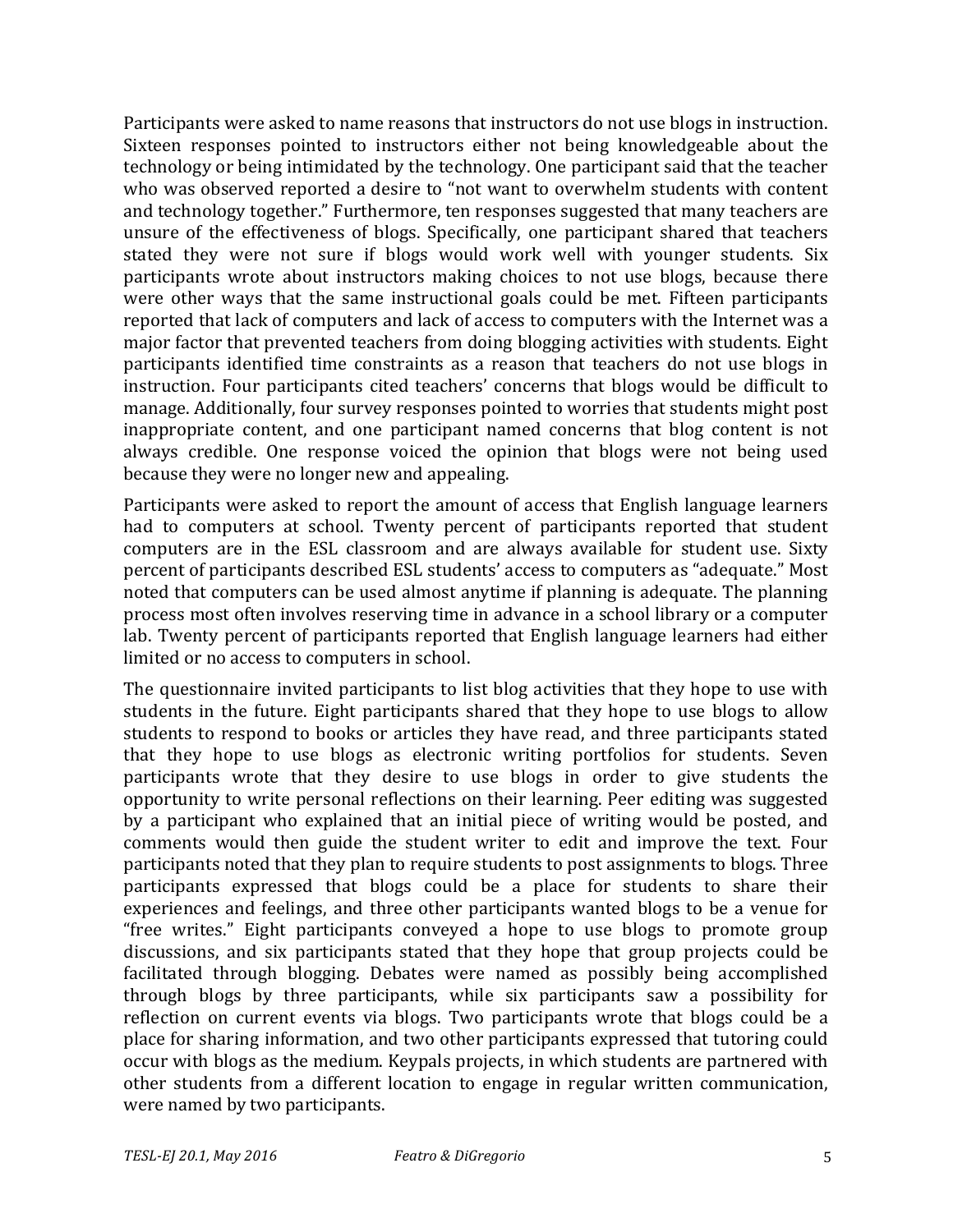Additionally, participants shared the idea of blogs being a way for students to get to know each other, a resource area for students to find out work that is missed when they are not in class, a space for field trip reflections to occur, and a resource for posting and sharing videos along with text. Some participants wrote extended responses, detailing how they hope to use blogs in order to accomplish learning goals via these project ideas.

### *Discussion*

Participants provided overwhelmingly positive responses to the use of blogging as an instructional tool based on their use of blogs as graduate students and their observation of blogging use in the ESL classroom during their required field experience sessions. At the same time, participants recognized that there are many challenges to using blogs with English language learners as a part of classroom instruction. Despite these challenges, the graduate students had many ideas for how to optimize the use of blogs as an instructional tool and reported a desire to use blogs for many learning projects in their future teaching.

When providing ideas for how to optimize the use of blogs, over half of the participants recommended that the instructor spend adequate time explaining blogs and how they work and explaining the rules and expectations for how blogs will be used. These suggestions were made based on observation and participation in blogging activities that were successful and unsuccessful. Not everyone is familiar with blogging, and even those who have read blogs before or who have contributed to blogs in the past may not be aware of appropriate blog use in an educational setting. If instructors want blogging to be a worthwhile learning activity, they must specifically address the goals of the blogging project, and they must spell out rules and the expectations so that students can participate with a thorough understanding of what they should do in order to be successful.

Similarly, when introducing blogs to students, it is helpful if the instructor can offer a blog as a model. Since technology use becomes easier with repetition and practice, consistent participation is paramount. When students are asked to regularly post on blogs and comment on classmates' blogs, they can focus on the academic content, as the process of using the technology becomes routine. Regular dialogue via blogs also will allow for discussions to be deepened. Blog discussions will further student learning when topics are interesting and engaging. It is crucial that teachers monitor students' actions on blogs in order to guide students to participate and interact in ways that are respectful of all learners and that lead to heightened learning experiences.

The reality is that there are many challenges to using blogs in the classroom. In this research study, participants identified challenges and noted that these challenges must be considered and acknowledged when planning to use blogging for instructional purposes. The required field experience that graduate students at this university complete allows them to see what educators are doing in the classroom and to discuss the instructional decisions that experienced ESL teachers are making as they deliver daily instruction to students. This first-hand observation and these conversations with teachers prepare them by exposing them to the types of situations that they will likely encounter in future ESL teaching positions.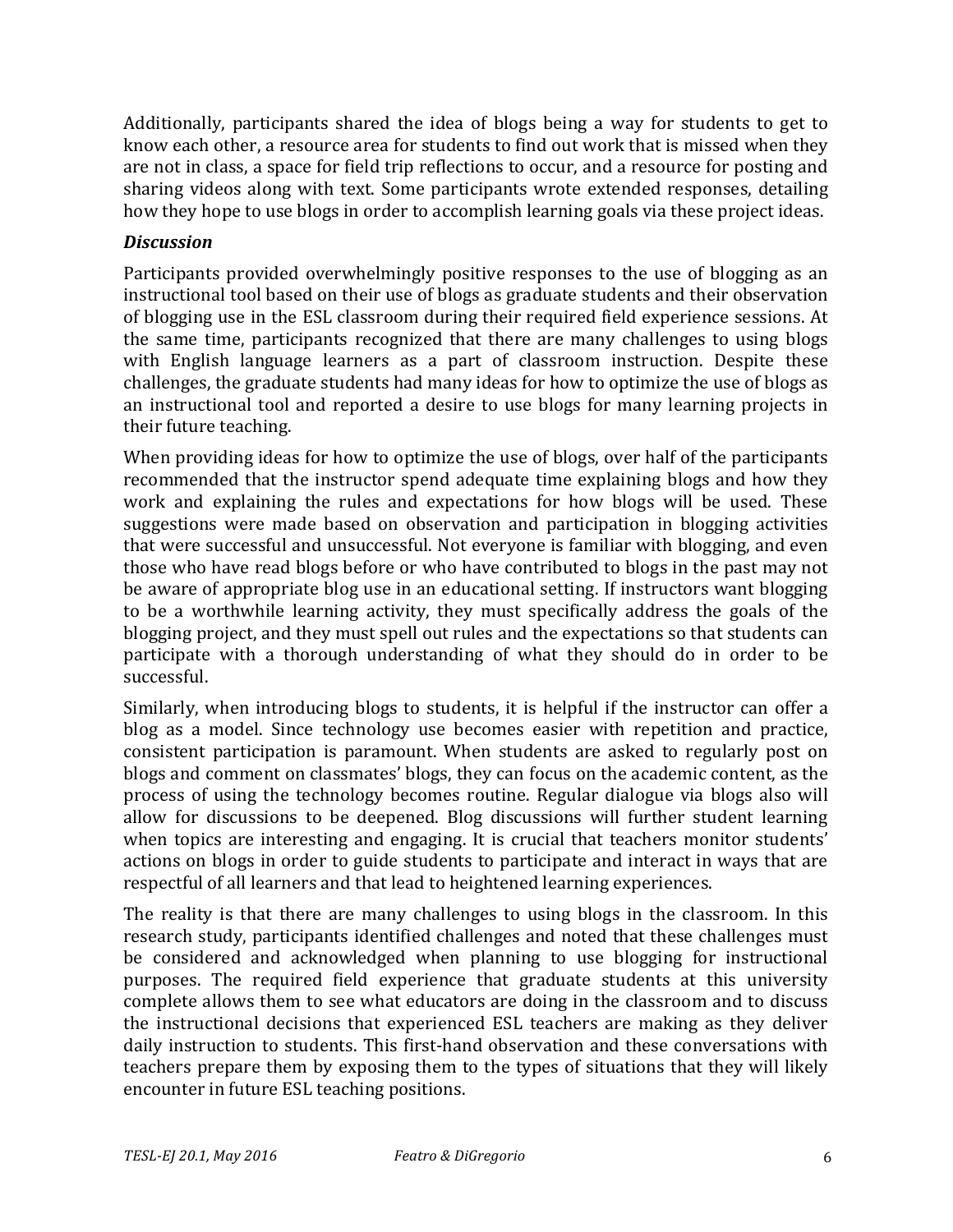In addition, participants identified limited access to computers as the biggest challenge. This lack of available resources makes it necessary for educators to consider alternative ways to approach classroom blogging, and possible ideas are a rotating blog schedule for students and the option for students to complete blog assignments either at home or at a public library. Each teacher must assess the resources available in his or her current institution and make decisions based on what students can realistically accomplish with the tools that are available to them. It is evident that communication with institutional personnel, including technology staff, is essential. As numerous participants pointed to censoring software that school districts sometimes use as a problem, blocking websites that teachers planned to use in blogging projects, educators should consult with technology staff prior to beginning a blogging project so that they know what sites may be used. It is likely that technology personnel will work with teachers to change network settings if there is a sound pedagogical reason that a website should be made available to students.

The challenges discussed above account for many of the instances in which blogging is not used in instruction. Of course, lack of available technology and blocked websites will lead to teachers choosing other learning activities or deciding to abandon blog projects. It was a key finding that 84% of participants pointed to instructors either not being knowledgeable about the technology or being intimidated by the technology. This finding demonstrates a need for more professional development that addresses what blogs are and how they might be used in the classroom, along with support from technology staff and administration as teachers make their first attempts at using blogging as part of classroom instruction.

As teachers learn to use blogs, they should also learn about the effectiveness of blogs as an educational tool, as this will give them reason to explore the possibilities that blogs afford to learners. In the end, if educators are going to use blogs in the classroom, they must be confident that blogs will further student learning and lead students to attain learning objectives. Teachers should include blogging in their classroom activities only if they find that it is an effective way to accomplish learning objectives, because a technology tool should never be used simply because it is available. Instructors are obligated to think of their learners and how these students might best acquire the knowledge and skills that comprise the course curriculum. Blogging is one pedagogical tool that deserves attention, as its inclusion as a learning activity could indeed be an ideal avenue to facilitate student learning. As time constraints are a very real concern for teachers, the amount of time spent on blogging should be considered, and teachers should communicate with others who are doing similar learning activities in order to gain insight on the best ways to manage time when using technology in this way.

Participants eagerly shared ways that they hope to use blogs in their future teaching. The project ideas that were suggested constitute valuable learning experiences for students that use higher-order thinking skills and encourage active and interactive learning, such as responding to articles and books that have been read, reflecting on one's own learning, and engaging in thought-provoking discussions and debates. The opportunity to use blogs for peer editing and for "free writes" could advance students' writing skills, as students are motivated to write for an authentic audience of readers.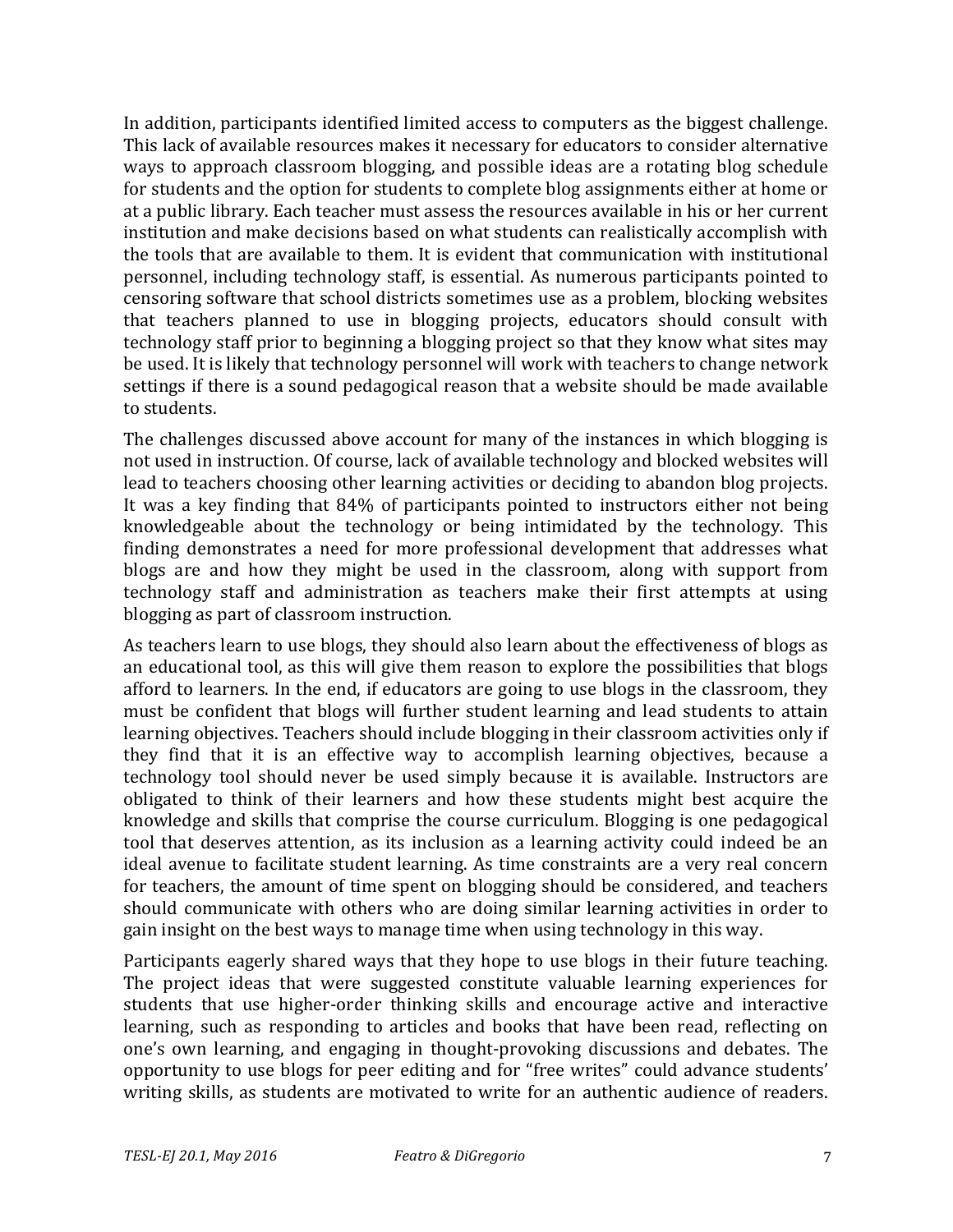Culture and ideas can be exchanged via keypals projects, while remediation can happen via tutoring on blogs. Very practical ideas were suggested, including using blogs in order to post missing work for students who are absent and using blogs as a platform for students to get to know each other. The graduate students who participated in this research study clearly see blogs as tools to accomplish various instructional goals, and they have formulated ideas for classroom blog use that will guide them in their future instructional planning.

### *Conclusion*

Based on the literature reviewed and the results of this study, the researchers believe that blogs have merit as an instructional tool in the ESL classroom. Blogs allow students "to participate actively in their own learning, determine their learning goals, and share their knowledge in order to develop their own understanding of the target learning activities" (Bakar, Latif, & Ya'acob, 2010, p. 122). In this research study, participants expressed an overwhelmingly positive view of blogs as instructional tools that can augment classroom learning. Teachers recognized the multiple challenges that exist when planning and implementing blogging in educational settings. The graduate students who participated in this study shared many ideas that they have for ways that blogging can be used in their future teaching of ESL. Research that has shown positive effects of classroom blogging projects supports the assertion that blogs have a place in the ESL classroom.

Further research should be conducted in order to determine how blogs might be best used in instruction. It would be worthwhile to focus on the unique features of blogging as an instructional tool, examining how blogs support student learning in ways that are not possible with other instructional methods. As Grami (2012) posited, "Online blogging seems to address specific issues usually ignored in traditional ESL writing classes" (p. 47). As teachers and students use blogs in ESL instruction, the effectiveness of this instructional tool should be evaluated and discussed in the educational community.

### **About the Authors**

**Susan M. Featro** earned her doctorate in Educational Leadership with a concentration in Instructional Technology from Wilkes University in Wilkes-Barre, PA. She is an adjunct professor in the Graduate Education department (ESL) at Wilkes University. Susan also teaches K-12 English as a Second Language in the Tamaqua Area School District.

**Daniela DiGregorio** received her Ph.D. in Composition and TESOL from Indiana University of Pennsylvania, PA. In the past, she taught EFL in the Czech Republic and ESL K-12 in Lackawanna County, PA. Currently, she is an adjunct professor in the Graduate Education Department (ESL) at Wilkes University.